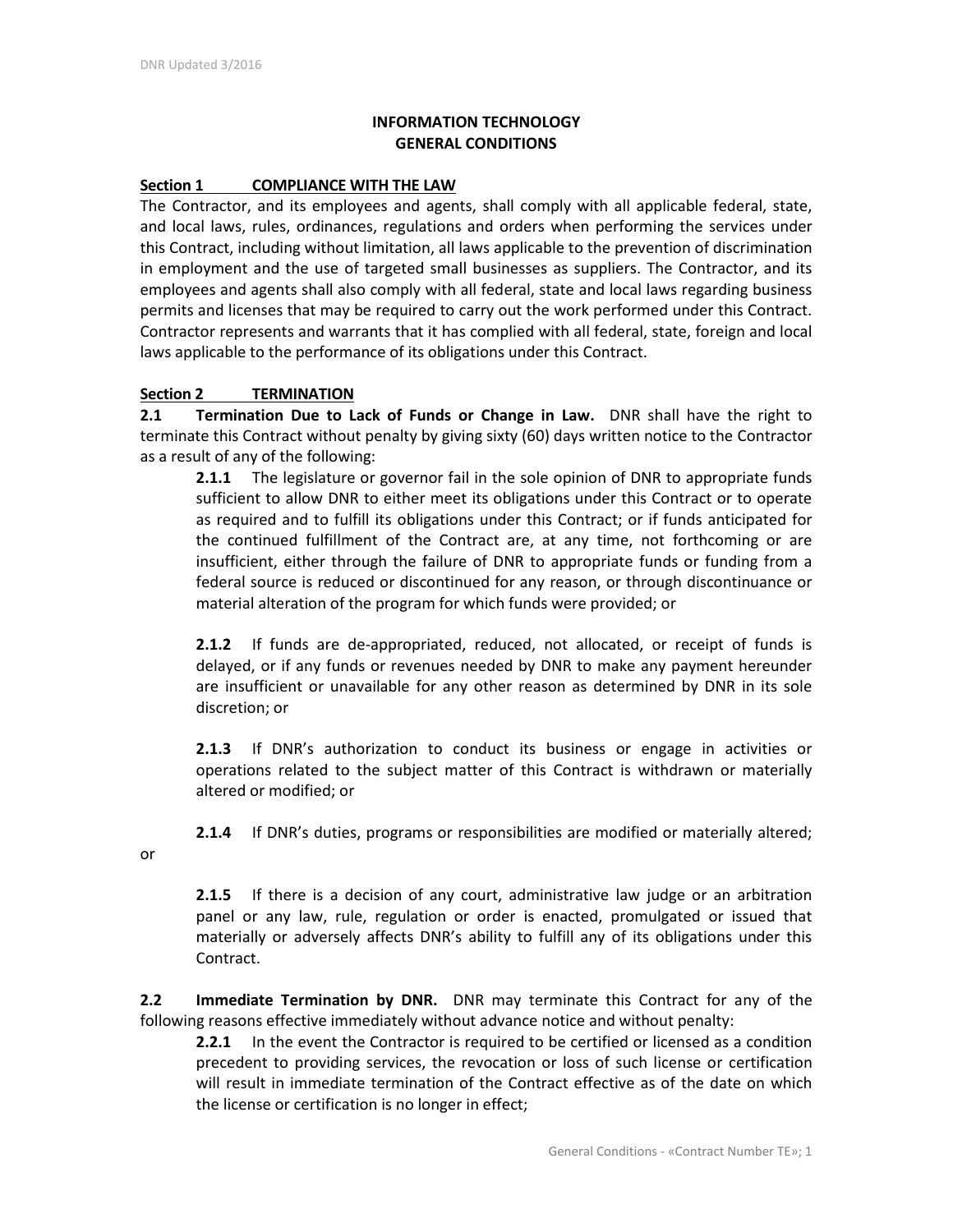**2.2.2** DNR determines that the actions, or failure to act, of the Contractor, and its agents and employees have caused, or reasonably could cause, any person's life, health or safety to be jeopardized;

**2.2.3** The Contractor fails to comply with confidentiality laws or provisions;

**2.2.4** The Contractor furnished any statement, representation or certification in connection with this Contract or the RFP which is materially false, deceptive, incorrect or incomplete.

**2.3 Termination for Cause.** The occurrence of any one or more of the following events shall constitute cause for DNR to declare the Contractor in default of its obligations under this Contract.

**2.3.1** The Contractor fails to perform, to DNR's satisfaction, any material requirement of this Contract or is in violation of a material provision of this Contract, including, but without limitation, the express warranties made by the Contractor;

**2.3.2** DNR determines that satisfactory performance of this Contract is substantially endangered or that a default is likely to occur;

**2.3.3** The Contractor fails to make substantial and timely progress toward performance of the Contract;

**2.3.4** The Contractor becomes subject to any bankruptcy or insolvency proceeding under federal or state law to the extent allowed by applicable federal or state law including bankruptcy laws; the Contractor terminates or suspends its business; or DNR reasonably believes that the Contractor has become insolvent or unable to pay its obligations as they accrue consistent with applicable federal or state law;

**2.3.5** The Contractor has failed to comply with applicable federal, state and local laws, rules, ordinances, regulations and orders when performing within the scope of this Contract;

**2.3.6** The Contractor has engaged in conduct that has or may expose the State or DNR to liability, as determined in DNR's sole discretion;

**2.3.7** The Contractor has infringed any patent, trademark, copyright, trade dress or any other intellectual property right or proprietary right, or the Contractor has misappropriated a trade secret, or

**2.3.8** Contractor fails to comply with any of the Task Milestone dates contained in this Contract.

**2.4 Notice of Default.** If there is a default event caused by the Contractor, DNR shall provide written notice to the Contractor requesting that the breach or noncompliance be remedied within the period of time specified in DNR's written notice to the Contractor. If the breach or noncompliance is not remedied by the date of the written notice, DNR may either:

**2.4.1** Immediately terminate the Contract without additional written notice; or,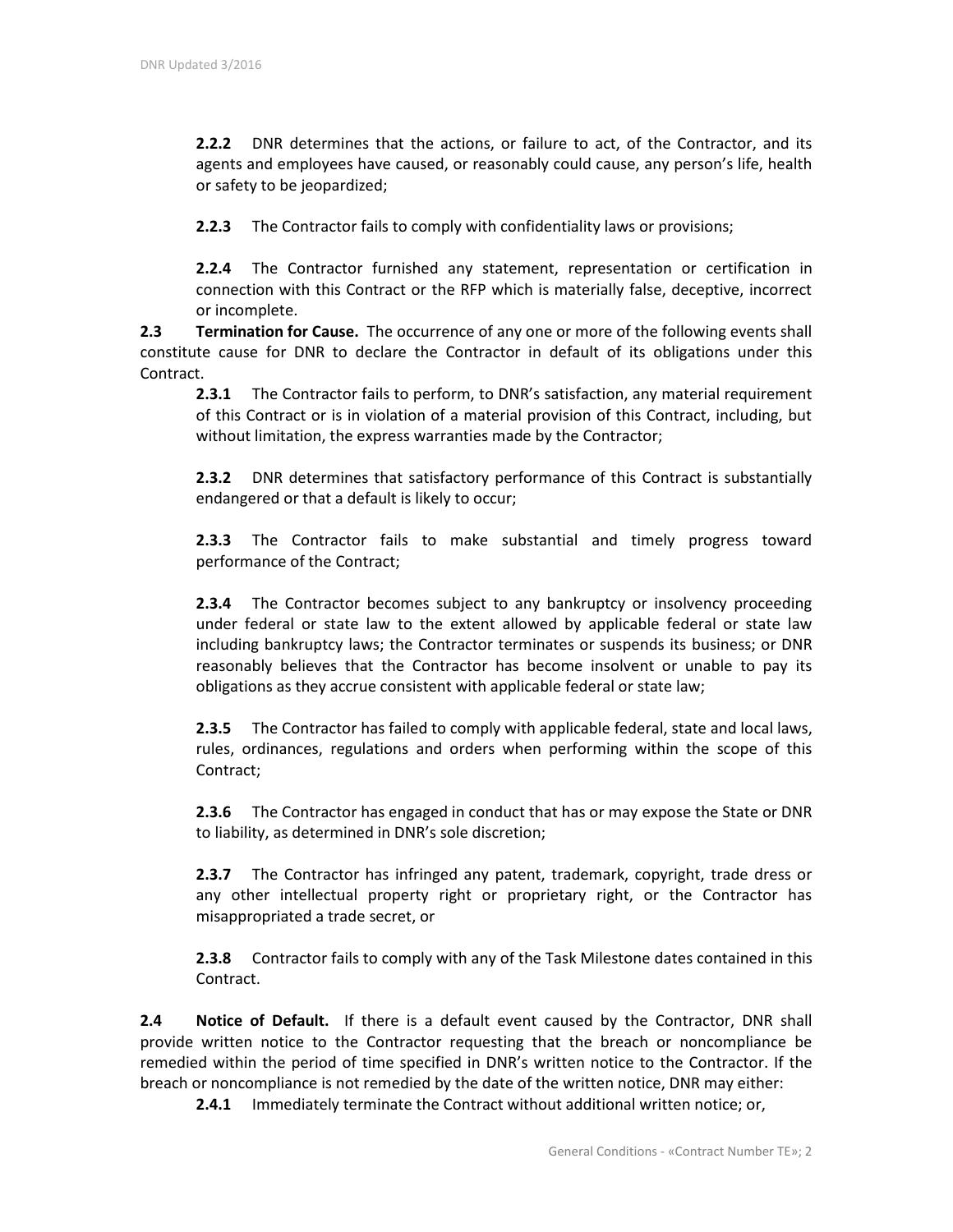**2.4.2** Enforce the terms and conditions of the Contract and seek any legal or equitable remedies.

**2.5 Termination upon Notice.** Following thirty (30) days written notice, DNR may terminate this Contract in whole or in part without the payment of any penalty or incurring any further obligation to the Contractor. Following termination upon notice, the Contractor shall be entitled to compensation, upon submission of invoices and proper proof of claim, for services provided under this Contract to DNR up to and including the date of termination.

**2.6 Remedies of the Contractor in Event of Termination by DNR.** In the event of termination of this Contract for any reason by DNR, DNR shall pay only those amounts, if any, due and owing to the Contractor for services actually rendered up to and including the date of termination of the Contract and for which DNR is obligated to pay pursuant to this Contract. Payment will be made only upon submission of invoices and proper proof of the Contractor's claim. This provision in no way limits the remedies available to DNR under this Contract in the event of termination. However, DNR shall not be liable for any of the following costs:

**2.6.1** The payment of unemployment compensation to the Contractor's employees;

**2.6.2** The payment of workers' compensation claims, which occur during the Contract or extend beyond the date on which the Contract terminates;

**2.6.3** Any costs incurred by the Contractor, including, but not limited to, startup costs, overhead or other costs not directly associated with the performance of the Contract;

**2.6.4** Any taxes that may be owed by the Contractor not directly in connection with the performance of this Contract, including, but not limited to, sales taxes, excise taxes, use taxes, income taxes or property taxes.

**2.7 The Contractor's Termination Duties.** The Contractor upon receipt of notice of termination or upon request of DNR, shall:

**2.7.1** Cease work under this Contract and take all necessary or appropriate steps to limit disbursements and minimize costs, and furnish a report within thirty (30) days of the date of notice of termination, describing the status of all work under the Contract, including, without limitation, results accomplished, and conclusions resulting there from, any other matters DNR may require.

**2.7.2** Immediately cease using and return to DNR any personal property or materials, whether tangible or intangible, provided by DNR to the Contractor.

**2.7.3** Comply with DNR's instructions for the timely transfer of any active files and work product produced by the Contractor under this Contract.

**2.7.4** Cooperate in good faith with DNR, its employees, agents and contractors during the transition period between the notification of termination and the substitution of any replacement contractor.

**2.7.5** Immediately return to DNR any payments made by DNR for services that were not rendered by the Contractor.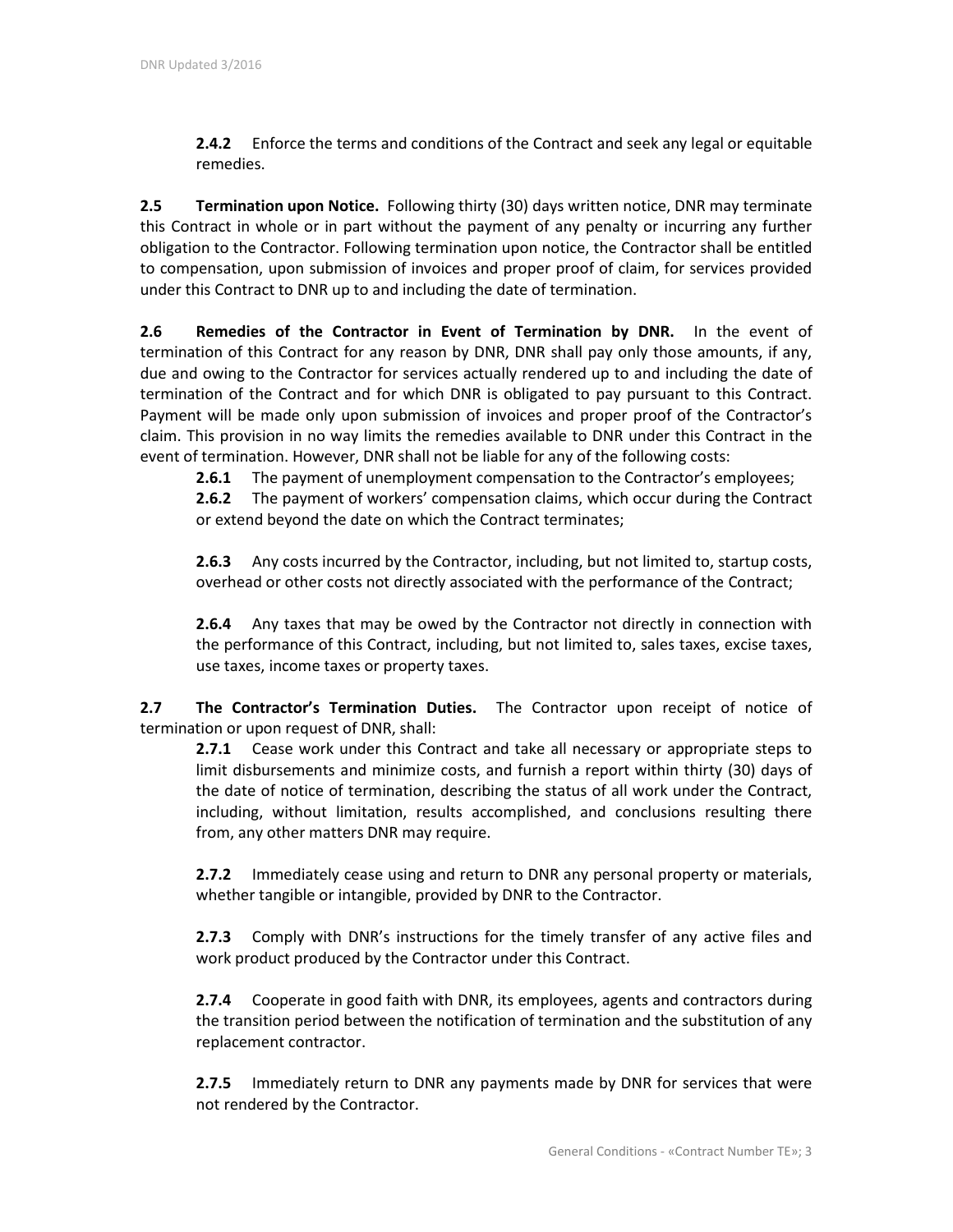**2.8 Rights in incomplete products.** In the event the Contract is terminated, all finished or unfinished documents, data, reports, or other materials prepared by the Contractor under this Contract shall, at the option of DNR, become DNR's property and the Contractor shall be entitled to receive just and equitable compensation for any satisfactory work completed on such documents and other material.

## **Section 3 INDEPENDENT CONTRACTOR**

The status of the Contractor shall be that of an independent contractor. The Contractor, and its employees and agents performing under this Contract are not employees or agents of the State of Iowa or any agency, division or department of the state. Neither the Contractor nor its employees shall be considered employees of DNR or the State of Iowa for federal or state tax purposes. DNR will not withhold taxes on behalf of the Contractor. Contractor shall be responsible for payment of all taxes in connection with any income earned from performing this Contract.

## **Section 4 CONFLICT OF INTEREST**

**4.1** The Contractor covenants that the Contractor presently has no interest and shall not acquire any interest, direct and indirect, which would conflict in any manner or degree with the performance of services required under this Contract. The Contractor further covenants that in the performance of this Contract no person having any such interest shall be employed.

**4.2** During the term of this Contract, Contractor shall not provide services that would create a conflict of interest with the Contractor's duties set out in this Contract. In determining whether a particular activity creates an unacceptable conflict of interest, situations in which an unacceptable conflict shall be deemed to exist shall include, but not to be limited to, any of the following:

**4.2.1** The activity involves the use of the state's or DNR's time, facilities, equipment, and supplies or other evidences of employment for purposes other than the performance of Contractor's obligations under this Contract.

**4.2.2** The activity involves the receipt of, promise of, or acceptance of money or other consideration by Contractor from anyone other than the state or DNR for the performance of any acts that Contractor is required or expected to perform as a part of Contractor's performance under this Contract.

**4.2.3** The outside employment or activity is subject to the official control, inspection, review, audit, or enforcement authority of DNR.

**4.3** If the activity creating a conflict of interest is in progress when the term of this Contract begins or is described in paragraph 4.2.1 or 4.2.2 above, then Contractor shall immediately cease the activity. During the term of this Contract, Contractor shall not enter into any activity described in paragraph 4.2.3 or which constitutes any other unacceptable conflict of interest. Contractor shall immediately disclose to DNR the existence of any conflict of interest, including conflicts of interest which are described in paragraph4.2.3 and are in progress when the term of this Contract begins.

## **Section 5 AMENDMENTS**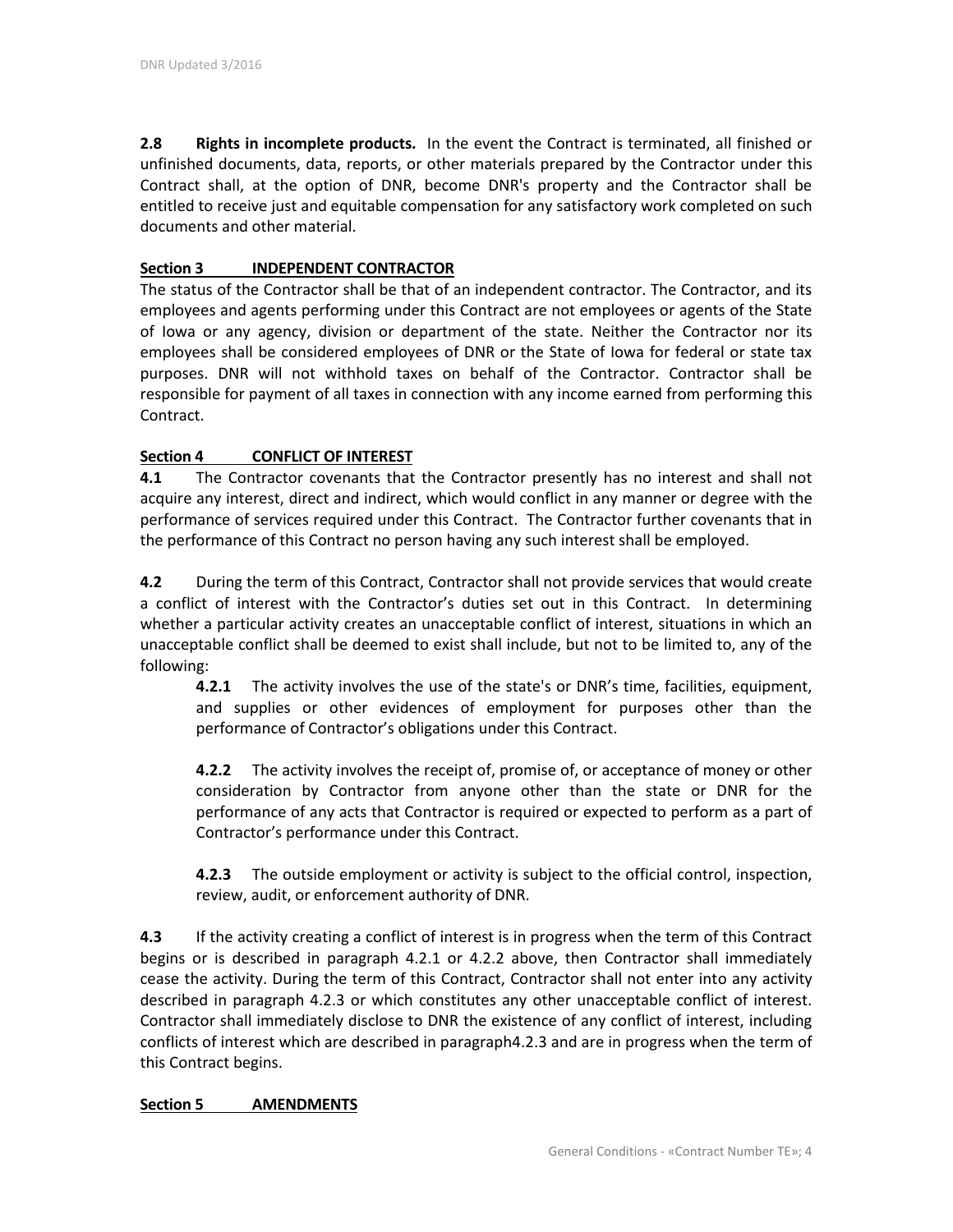This Contract may be amended only by written mutual consent of the parties.

## **Section 6 CHOICE OF LAW AND FORUM**

The laws of the State of Iowa shall govern and determine all matters arising out of or in connection with this Contract without regard to the choice of law provisions of Iowa law. In the event any proceeding of a quasi-judicial or judicial nature is commended in connection with this Contract, the exclusive jurisdiction for the proceeding shall be brought in Polk County District Court for the State of Iowa, Des Moines, Iowa, or in the United States District Court for the Southern District of Iowa, Central Division, Des Moines, Iowa wherever jurisdiction is appropriate. This provision shall not be construed as waiving any immunity to suit or liability including without limitation sovereign immunity in State or Federal court, which may be available to DNR or the State of Iowa.

## **Section 7 SEVERABILITY**

If any provision of this Contract is determined by a court of competent jurisdiction to be invalid or unenforceable, such determination shall not affect the validity or enforceability of any other part or provision of this Contract.

## **Section 8 ENTIRE AGREEMENT**

This Contract constitutes the entire agreement between DNR and the Contractor with respect to the subject matter hereof, and the Contractor acknowledges that it is entering into the Contract solely on the basis of the terms and conditions herein contained and not in reliance upon any representation, statement, inducement or promise, whether oral or written, not contained herein. This Contract supersedes all prior contracts and agreements between DNR and the Contractor for the services provided in connection with this Contract.

## **Section 9 ASSIGNMENT AND DELEGATION**

This Contract may not be assigned, transferred or conveyed, in whole or in part, without the prior written consent of the other party. For the purpose of construing this provision, a transfer of a controlling interest in the Contractor shall be considered an assignment.

## **Section 10 REPRESENTATIONS AND WARRANTIES**

**10.1 Construction of Warranties Expressed in this Contract with Warranties Implied by Law.**  All warranties made by the Contractor in all provisions of this Contract and the Proposal by the Contractor, whether or not this Contract specifically denominates the Contractor's promise as a warranty or whether the warranty is created only by the Contractor's affirmation or promise, or is created by a description of the materials and services to be provided, or by provision of samples to DNR, shall not be construed as limiting or negating any warranty provided by law, including without limitation, warranties which arise through course of dealing or usage of trade. The warranties expressed in this Contract are intended to modify the warranties implied by law only to the extent that they expand the warranties applicable to the goods and services provided by the Contractor. The provisions of this Section apply during the term of this Contract and any extensions or renewals thereof.

**10.2 Concepts, Materials, and Works Produced.** Contractor represents and warrants that all the concepts, materials and deliverables produced, or provided to DNR pursuant to the terms of this Contract shall be wholly original with the Contractor or that the Contractor has secured all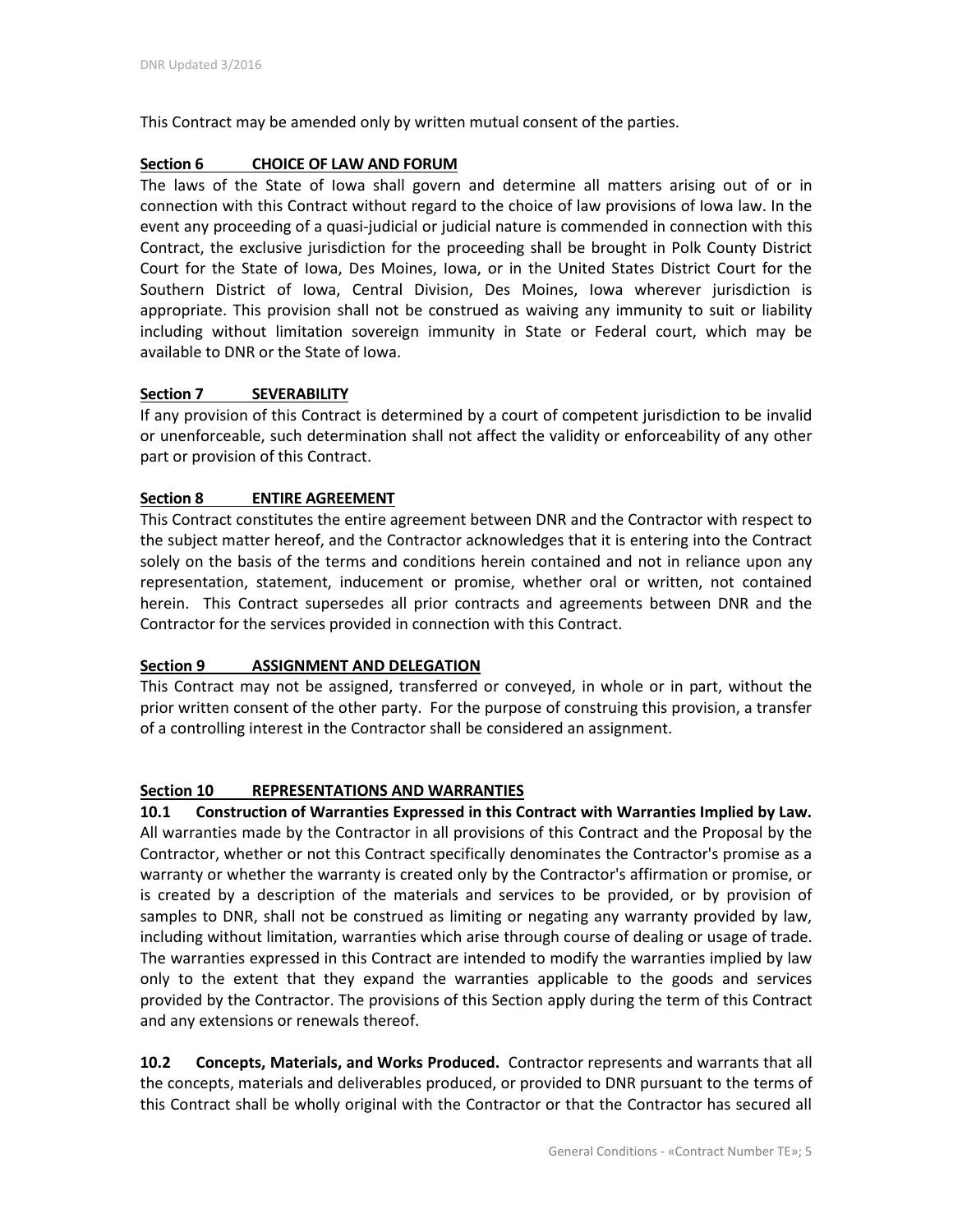applicable interests, rights, licenses, permits or other intellectual property rights in such concepts, materials and work product produced under this Contract. The Contractor represents and warrants that the concepts, materials and work product produced under this Contract, and DNR's use of same, and the exercise by DNR of the rights granted by this Contract, shall not infringe upon any other work, other than material provided by the Contract to the Contractor to be used as a basis for such materials, or violate the rights of publicity or privacy of, or constitute a libel or slander against, any person, firm or corporation and that the concepts, materials and work product produced under this Contract will not infringe upon the copyright, trademark, trade name, literary, dramatic, statutory, common law or any other rights of any person, firm or corporation or other entity. The Contractor represents and warrants that it is the owner of or otherwise has the right to use and distribute any software, the materials owned by the Contractor and any other materials, work product produced under this Contract and methodologies used in connection with providing the services contemplated by this Contract.

**10.3 Professional Practices.** The Contractor represents and warrants that all of the services to be performed hereunder will be rendered using sound, professional practices and in a competent and professional manner by knowledgeable, trained and qualified personnel.

**10.4 Conformity with Contractual Requirements.** The Contractor represents and warrants that the work product produced under this Contract will appear and operate in conformance with the terms and conditions of this Contract.

**10.5 Authority to Enter into Contract.** The Contractor represents and warrants that it has full authority to enter into this Contract and that it has not granted and will not grant any right or interest to any person or entity that might derogate, encumber or interfere with the rights granted to DNR.

**10.6 Obligations Owed to Third Parties.** The Contractor represents and warrants that all obligations owed to third parties with respect to the activities contemplated to be undertaken by the Contractor pursuant to this Contract are or will be fully satisfied by the Contractor so that DNR will not have any obligations with respect thereto.

**10.7 Title to Property**. The Contractor represents and warrants that title to any property assigned, conveyed or licensed to DNR is good and that transfer of title or license to DNR is rightful and that all property shall be delivered free of any security interest or other lien or encumbrance.

**10.8 Industry Standards.** The Contractor represents and expressly warrants that all aspects of the goods and services provided or used by it shall conform to the applicable industry standards in the performance of this Contract.

**10.9 Technology Updates.** The Contractor represents warrants that it shall continually use and integrate the most current and up-to-date technology commercially available.

# **Section 11 CONFIDENTIALITY**

**11.1 Access to Confidential Data.** The Contractor's employees and agents may have access to confidential data maintained by DNR to the extent necessary to carry out its responsibilities under the Contract. The Contractor shall presume that all information received pursuant to this Contract is confidential unless otherwise designated by DNR. The Contractor shall provide to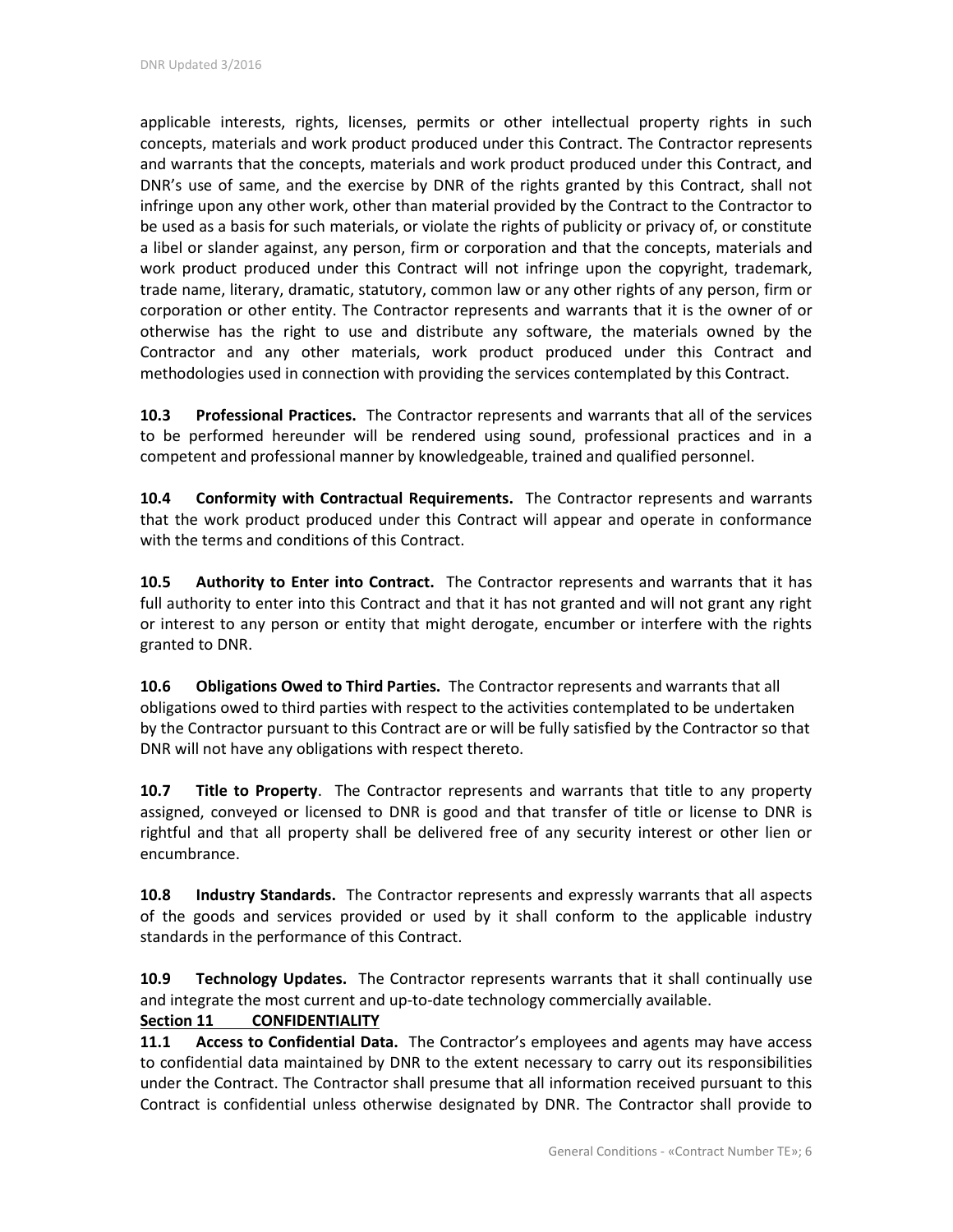DNR a written description of its policies and procedures, if any exist, to safeguard confidential information. The Contractor must designate one individual who shall remain the responsible authority in charge of all data collected, used, or disseminated by the Contractor in connection with the performance of the Contract. The Contractor shall provide adequate supervision and training to its agents and employees to ensure compliance with the terms of this Contract. The private or confidential data shall remain the property of DNR at all times. Failure by the Contractor to submit its confidentiality policies or to comply in any way with the requirements of this paragraph shall not affect Contractor's obligations to comply with other requirements herein. Nothing in this paragraph shall be construed to in any way affect the Contractor's obligations to comply with Iowa and DNR statutes and rules applicable to confidentiality, as well as DNR policies and procedures regarding confidentiality, including Department of Administrative Services (DAS) and DNR IT Security policies and procedures.

**11.2 No Dissemination of Confidential Data.** No confidential data collected, maintained, or used in the course of performance of the Contract shall be disseminated except as authorized by law and with the written consent of DNR, either during the period of the Contract or thereafter. Any data supplied to or created by the Contractor shall be considered the property of DNR. The Contractor must return any and all data collected, maintained, created or used in the course of the performance of the Contract in whatever form it is maintained promptly at the request of DNR.

**11.3 Subpoena.** In the event that a subpoena or other legal process is served upon the Contractor for records containing confidential information, the Contractor shall promptly notify DNR and cooperate with DNR in any lawful effort to protect the confidential information.

**11.4 Reporting of Unauthorized Disclosure.** The Contractor shall immediately report to DNR any unauthorized disclosure of confidential information.

**11.5 Survives Termination.** The Contractor's obligation under this Contract regarding confidential materials and information shall survive termination of this Contract.

## **Section 12 PROPERTY, INTELLECTUAL PROPERTY, PATENT AND COPYRIGHT**

**12.1 Title to Property.** Title to all property furnished by DNR or the State to Contractor to facilitate the performance of this Contract shall remain the sole property of DNR and the State. All such property shall be used by Contractor only for purposes of fulfilling its obligations under this Contract and shall be returned to DNR upon the earliest of completion, termination, or cancellation of this Contract or at DNR's request. Contractor acknowledges that it shall acquire no interest or rights in and to such property. Except as expressly provided in this Contract, Contractor shall not disclose or use such property for any purpose, including pledging or encumbering it, selling or using it for monetary gain, using it to compile mailing lists, solicit business or pursue other business activities, or otherwise. Title to all property purchased by Contractor, for which Contractor has been reimbursed or paid by DNR under this Contract, shall pass to and vest in the State, except as otherwise provided in this Contract.

**12.2 Care of Property.** Contractor shall be responsible for the proper custody and care of any DNR-owned property, including data, databases, software, interfaces, hardware, telecommunications lines and equipment, intellectual property and DNR Property furnished for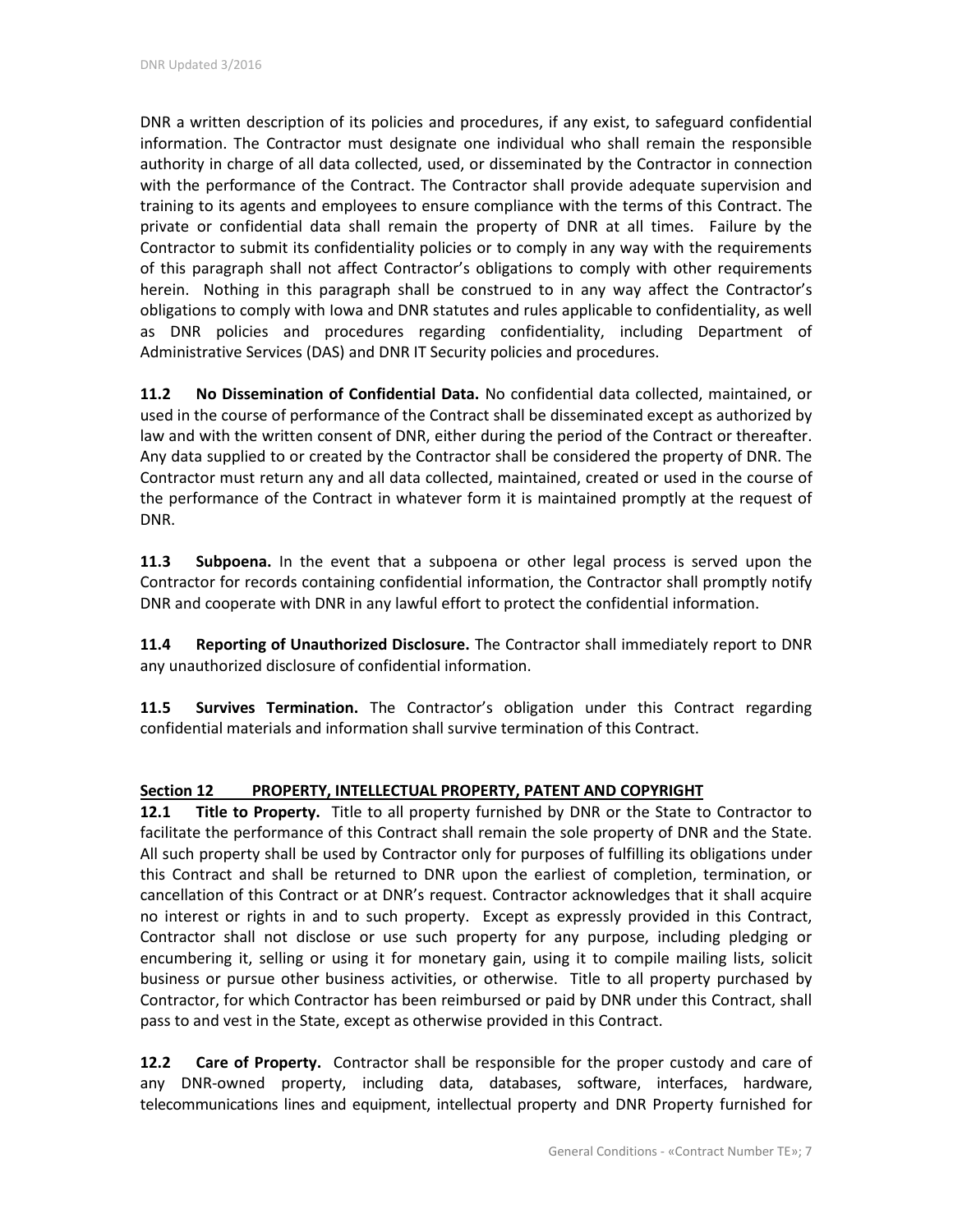Contractor's use in connection with the performance of the contract. Contractor shall exercise its best efforts to prevent damage to all such property and shall, at DNR's request, restore damaged property to its condition prior to the damage at the sole expense of Contractor. Such restoration shall be complete when judged satisfactory by DNR. In the event such property cannot be restored to DNR's satisfaction, Contractor shall reimburse DNR for any loss or damage to such property caused by Contractor, or any agent, contractor or subcontractor employed or utilized by Contractor. Contractor shall not take any action that would impair the value of, or goodwill associated with, the name, property and intellectual property rights of DNR and the State. Contractor shall obtain the prior advance written approval from DNR prior to Contractor's use of the name, marks or intellectual property rights of DNR or the State.

**12.3 Hardware and Equipment.** In the event that any hardware and other equipment owned by Contractor and used in connection with this Contract is subject to the security interest or a legal or equitable interest by a third party who is not a party to this Contract, Contractor shall insure in any such transactions that DNR shall be notified of a default occurring under the instrument and if Contractor does not cure the default within the time allowed, DNR may, in its sole discretion, cure the default by Contractor and assess or set off all costs associated with affecting cure, including the amount in default and reasonable attorneys fees against Contractor.

**12.4 Ownership of Deliverables and Intellectual Property.** Contractor agrees that the Deliverables and all intellectual property rights and proprietary rights arising out of, embodied in, or related to, such Deliverables, shall become and remain the sole and exclusive property of the DNR and the State. Contractor hereby irrevocably transfers, assigns and conveys to the DNR and the State all right, title and interest in and to such Deliverables and intellectual property rights and proprietary rights. Contractor shall take all actions as may be necessary or requested by the DNR to carry out and effect such transfer, assignment and conveyance. Contractor represents and warrants that the DNR and the State shall acquire good and clear title to such Deliverables, free from any claims, liens, security interests, encumbrances or other rights or interests of Contractor or of any Third Party. The DNR and the State shall have the right to obtain and hold copyrights, patents or such other registrations or intellectual property protections as may be desirable or appropriate to the subject matter, and any extensions or renewals thereof. Contractor shall assist the DNR and the State to obtain and secure copyrights, patents or other intellectual property rights, registrations or protections with respect to all such Deliverables in the United States and any other countries. Contractor agrees to execute all papers and to give all facts known to it necessary to secure United States or foreign country copyrights and patents, and to transfer or cause to transfer to the DNR and the State all the right, title and interest in and to such Deliverables. Contractor also agrees to waive and not assert any moral rights it may have with regard to such Deliverables. The Contractor shall not retain any property interests or other rights in and to such Deliverables and shall not use such Deliverables, in whole or in part, for any purpose, without the prior written consent of the DNR and the payment of such royalties or other compensation as the DNR deems appropriate. As the owner of such Deliverables, the DNR and the State may, without limitation: (i) adapt, change, modify, edit or use the Deliverables as the DNR or the State sees fit, including in combination with the works of others, prepare derivative works based on the Deliverables, and publish, display and distribute throughout the world any Deliverable(s) in any medium, whether now known or later devised, including, without limitation, any digital or optical medium, and (ii) make, use, sell, license, sublicense, or lease the Deliverables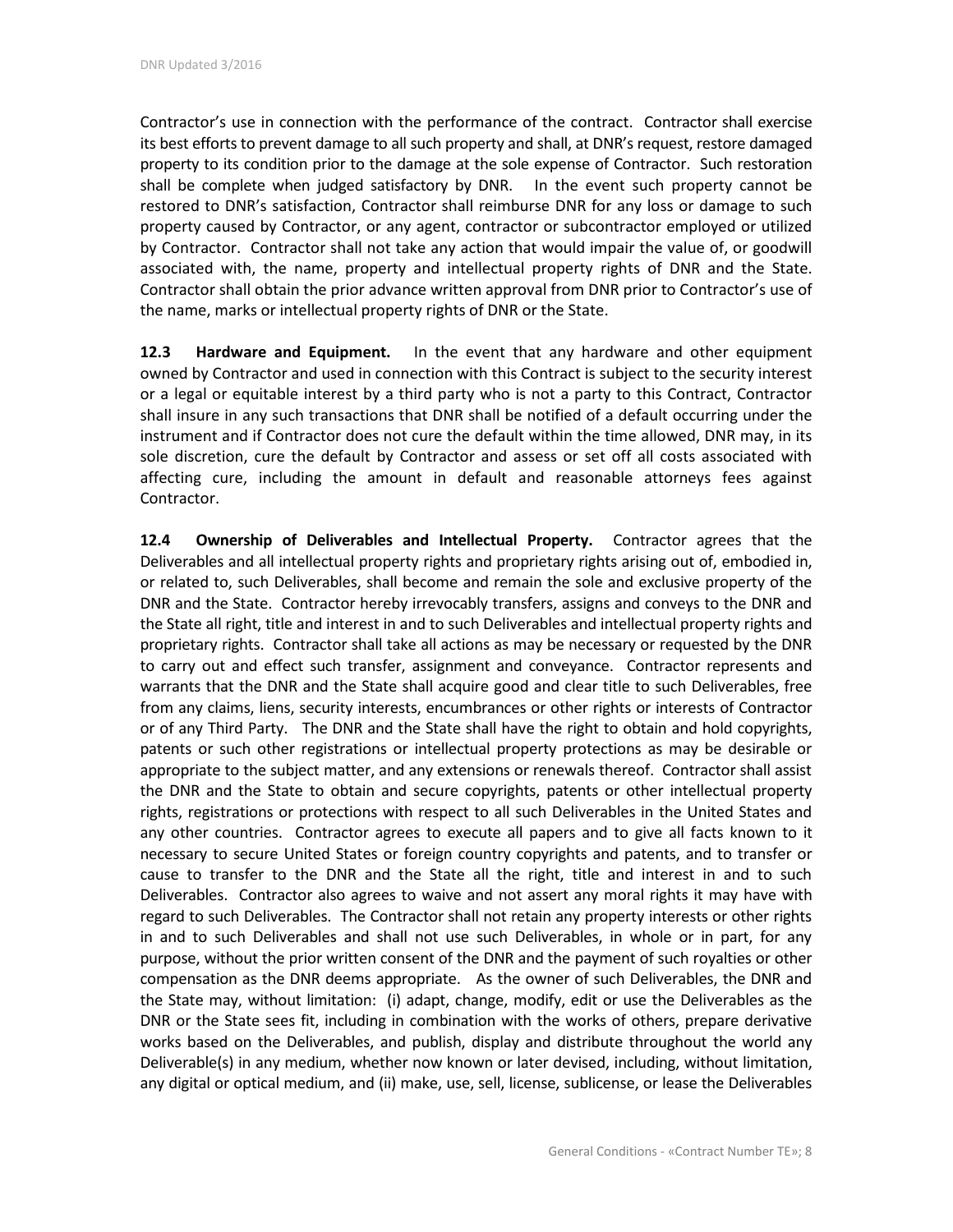and any intellectual property rights therein or related thereto without payment of additional compensation to Contractor.

**12.5 Further Assurances**. At the DNR's request, Contractor shall execute and deliver such instruments and take such other action as may be requested by the DNR to establish, perfect or protect the State's and the DNR's rights in and to the Deliverables and to carry out the assignments, transfers and conveyances required by this Contract. Contractor shall execute any instruments, provide all facts known to it, and do all other things requested by the DNR (both during and after the term of this Contract) in order to vest more fully in the State and the DNR any and all ownership rights and intellectual property rights in and to the Deliverables. In the event the DNR is unable, after reasonable effort, to secure Contractor's signature on any letters, patent, copyright, or other analogous protection relating to the Deliverables, for any reason whatsoever, Contractor hereby irrevocably designates and appoints the DNR, and its duly authorized officers, employees and agents, as Contractor's agent and attorney-in-fact, to act for and in its behalf to execute and file any such application or applications and to do all other lawfully permitted acts to further the prosecution and issuance of letters patent, copyright registrations, and other analogous protection, including extensions and renewals thereon, with the same legal force and effect as if executed by Contractor.

**12.6 Disputes.** In any dispute over ownership or licensing rights, Contractor shall have the burden of proving prior or independently developed rights by clear and convincing proof.

#### **Section 13 JOINT AND SEVERAL LIABILITY**

If the Contractor is a joint entity, consisting of more than one individual, partnership, corporation or other business organization, then all such entities shall be jointly and severally liable for carrying out the activities and obligations of this contract, and for any default activities and obligations.

#### **Section 14 WAIVER**

Except as specifically provided for in a waiver signed by duly authorized representatives of DNR and the Contractor, failure by either party at any time to require performance by the other party or to claim a breach of any provision of the Contract shall not be construed as affecting any subsequent right to require performance or to claim a breach.

#### **Section 15 NOTICE**

**15.1** Any and all notices, designations, consents, offers, acceptances or any other communication provided for herein shall be given in writing by registered or certified mail, return receipt requested, by receipted hand delivery, by Federal Express, courier or other similar and reliable carrier which shall be addressed to each party as set forth as follows in Section 1, Special Conditions, of this Contract.

**15.2** Each such notice shall be deemed to have been provided: **15.2.1** At the time it is actually received; or,

> **15.2.2** Within one day in the case of overnight hand delivery, courier or services such as Federal Express with guaranteed next day delivery; or,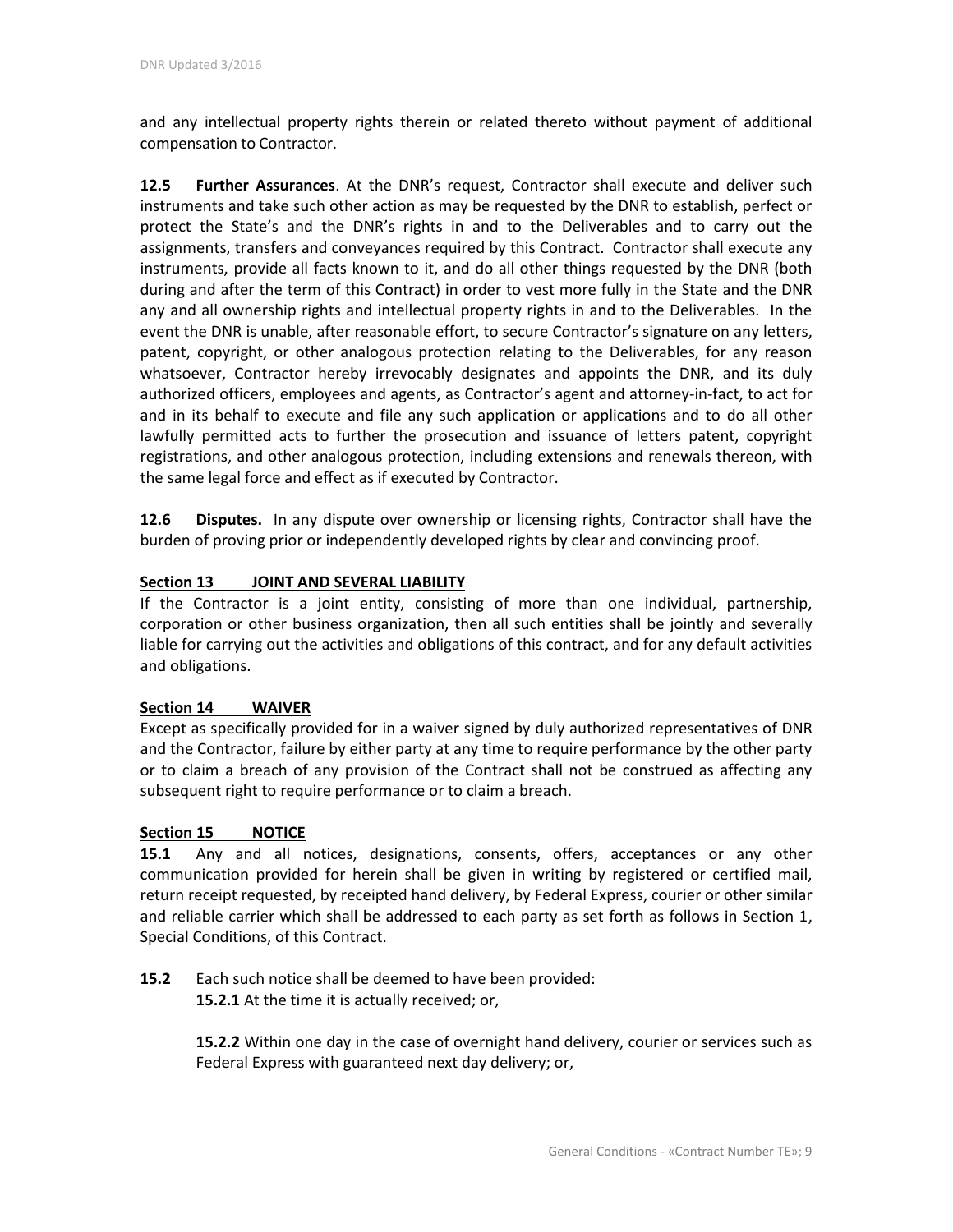**15.2.3** Within five (5) days after it is deposited in the U.S. Mail in the case of registered U.S. Mail.

**15.3** From time to time, the parties may change the name and address of a party designated to receive notice. Such change of the designated person shall be in writing to the other party and as provided herein.

### **Section 16 CUMULATIVE RIGHTS**

The various rights, powers, options, elections and remedies of any party provided in this Contract, shall be construed as cumulative and not one of them is exclusive of the others or exclusive of any rights, remedies or priorities allowed either party by law, and shall in no way affect or impair the right of any party to pursue any other equitable or legal remedy to which any party may be entitled as long as any default remains in any way unremedied, unsatisfied or undischarged.

## **Section 17 TIME IS OF THE ESSENCE**

Time is of the essence with respect to the performance of the terms of this Contract.

#### **Section 18 RECORD RETENTION AND ACCESS**

The Contractor shall maintain books, records and documents which sufficiently and properly document and calculate all charges billed to DNR throughout the term of this Contract for a period of at least five (5) years following the date of final payment or completion of any required audit, whichever is later. Records to be maintained include both financial records and service records. The Contractor shall permit the Auditor of the State of Iowa or any authorized representative of the State and where federal funds are involved, the Comptroller General of the United States or any other authorized representative of the United States government, to access and examine, audit, excerpt and transcribe any directly pertinent books, documents, papers, electronic or optically stored and created records or other records of the Contractor relating to orders, invoices or payments or any other documentation or materials pertaining to this Contract, wherever such records may be located. The Contractor shall not impose a charge for audit or examination of the Contractor's books and records.

#### **Section 19 SOLICITATION**

The Contractor warrants that no person or selling agency has been employed or retained to solicit and secure this Contract upon an agreement or understanding for commission, percentage, brokerage or contingency excepting bona fide employees or selling agents maintained for the purpose of securing business.

#### **Section 20 OBLIGATIONS BEYOND CONTRACT TERM**

This Contract shall remain in full force and effect to the end of the specified term or until terminated or canceled pursuant to this Contract. All obligations of DNR and the Contractor incurred or existing under this Contract as of the date of expiration, termination or cancellation will survive the termination, expiration or conclusion of this Contract.

#### **Section 21 DELAY OR IMPOSSIBLITY OF PERFORMANCE**

The Contractor shall not be in default under this Contract if performance is delayed or if Contractor may not reasonably perform the Contract due to an act of God, flood, fire or similar events. In each such case, the delay or impracticability must be beyond the reasonable control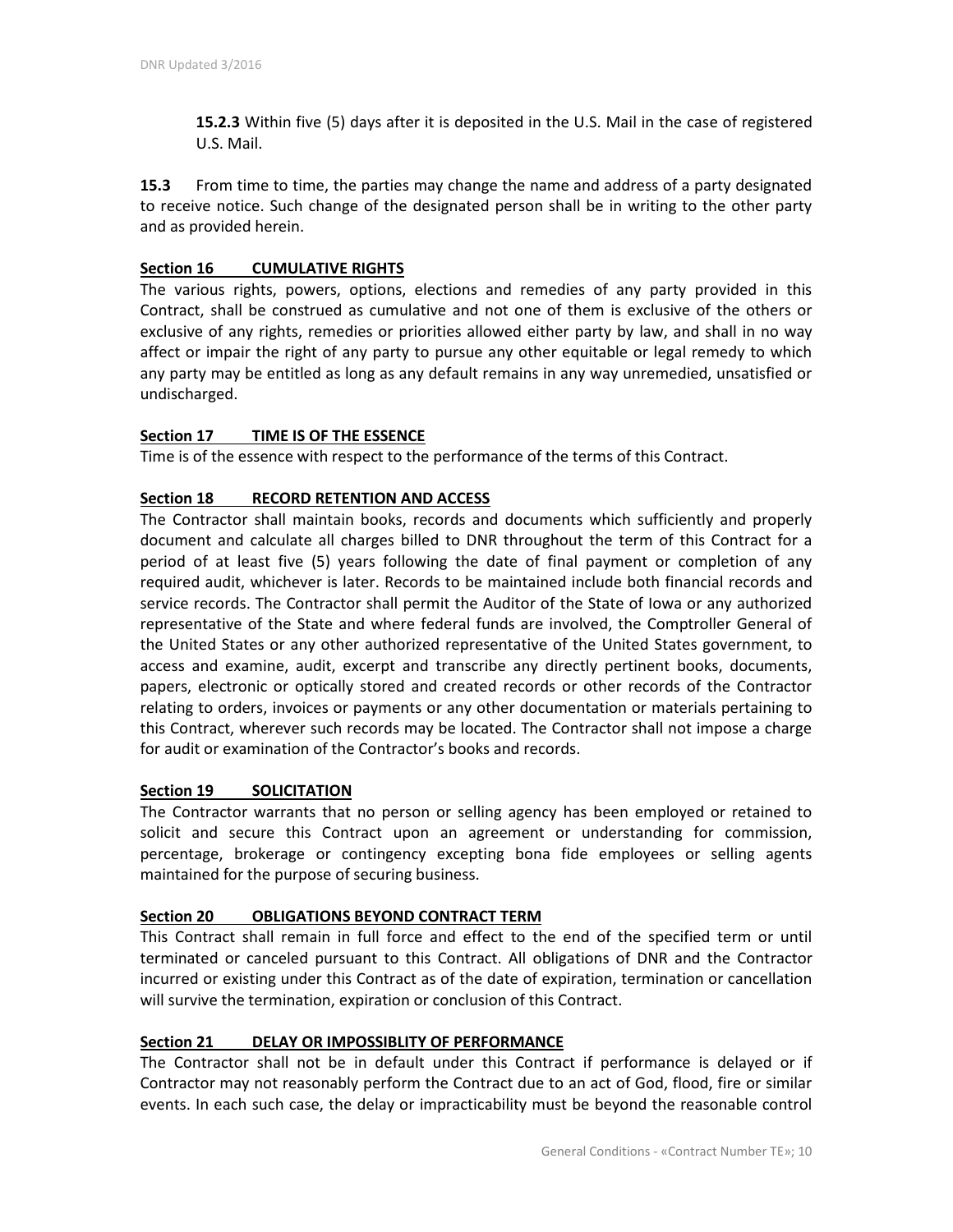and anticipation of the Contractor, and without the fault or negligence of the Contractor. If delay results from a subcontractor's conduct, from the Contractor's negligence or fault, or from circumstances which by the exercise of reasonable diligence the Contractor should have been able to anticipate or prevent, then the Contractor shall be in default and this paragraph shall not be applicable. It shall be the responsibility of the Contractor to prove that performance was delayed or impracticable within the meaning of this paragraph.

## **Section 22 SUPERCEDES FORMER CONTRACTS OR AGREEMENTS**

Unless this Contract is an amendment to a Contract entered into between DNR and Contractor and is designated as such, then this Contract supersedes all prior contracts or agreements between DNR and the Contractor for the services provided in connection with this Contract.

## **Section 23 USE OF THIRD PARTIES AND SUBCONTRACTORS**

Contractor may not contract with third parties for the performance of any of Contractor's obligations under this Contract, unless and then only to the extent that the Special Conditions of this Contract specify otherwise. If the Special Conditions provide for a subcontractor or subcontractors, then the following conditions shall apply:

**23.1** All subcontracts shall be subject to prior approval by the DNR. The DNR's consent shall not be deemed in any way to provide for the incurrence of any obligation of DNR in addition to the remuneration agreed upon in this Contract. Any subcontract to which DNR has consented shall be in writing and shall in no way alter the terms and conditions of this Contract.

**23.2** The Contractor may enter into subcontracts to complete the work required by this Contract provided that the Contractor remains responsible for all services performed under this Contract. No subcontract or delegation of work shall relieve or discharge the Contractor from any obligation, provision, or liability under this Contract. The Contractor shall remain responsible for such performance and shall be fully responsible and liable for all acts or omissions of any subcontractor.

**23.3** All restrictions, obligations and responsibilities of the Contractor under this Contract also shall apply to the subcontractors.

**23.4** DNR shall have the right to request the removal of a subcontractor from the Contract for good cause. The Contractor shall indemnify, defend and hold harmless DNR and the State from and against any and all claims, demands, liabilities, suits, actions, damages, losses, costs and expenses of every kind and nature whatsoever arising as a result of Contractor's breach of any subcontract in which it enters, including Contractor's failure to pay any and all amounts due by Contractor to any subcontractor.

**23.5** Each subcontract shall contain provisions for DNR access to the subcontractor's books, documents, and records and for inspections of work, as required of Contractor herein.

**23.6** Any action of a subcontractor, which, if done by Contractor, would constitute a breach of this Contract, shall be deemed a breach by Contractor and have the same legal effect.

**23.7** If delay results from a subcontractor's conduct, from the Contractor's negligence or fault, or from circumstances which by the exercise of reasonable diligence the Contractor should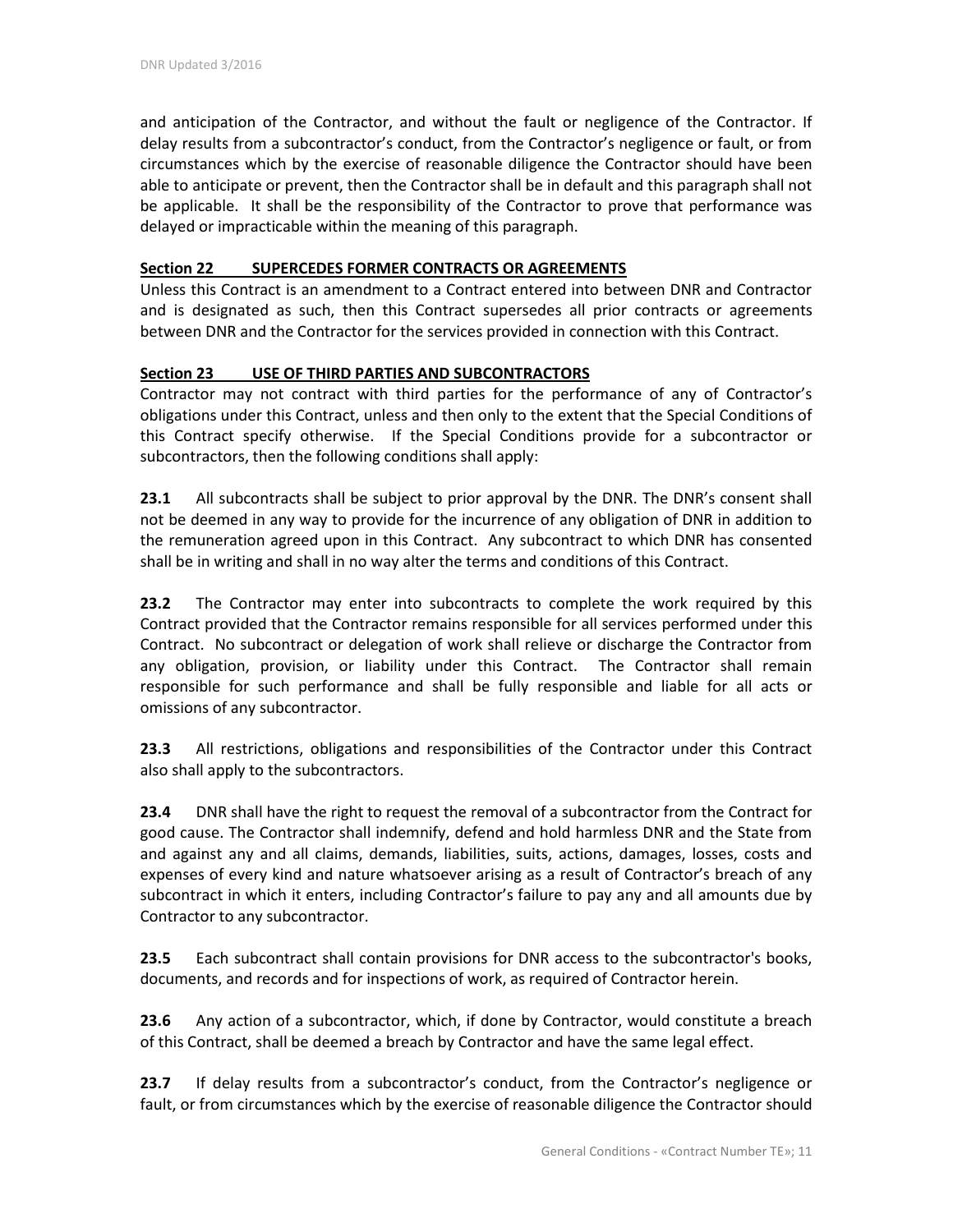have been able to anticipate or prevent, then the Contractor shall be in default and Section 21, "Delay of Impossibility of Performance," shall not be applicable.

**23.8** If the Contract is subject to the provisions of Iowa Code chapter 8F, then the Contractor shall comply with Iowa Code chapter 8F with respect to any subcontract Contractor enters into pursuant to this Contract. Any compliance documentation, including but not limited to certification, received from any subcontractor shall be forwarded to DNR immediately.

## **Section 24 SELF-INSURANCE BY THE STATE OF IOWA**

Pursuant to Iowa Code chapter 669, DNR and the State of Iowa are self-insured against all risks and hazards related to this Contract. No separate fund has been established to provide selfinsurance, and the State of Iowa is not obligated to establish any such fund during the term of this Contract.

## **Section 25 INDEMNIFICATION**

The Contractor agrees to indemnify and hold harmless the State of Iowa and DNR, its officers, employees and agents appointed and elected and volunteers from any and all costs, expenses, losses, claims, damages, liabilities, settlements and judgments, related to or arising from: any breach of this Contract; any negligent, intentional or wrongful act or omission of the Contractor or any agent or subcontractor utilized or employed by the Contractor; the Contractor's performance or attempted performance of this Contract, including any agent or subcontractor utilized or employed by the Contractor; any failure by the Contractor to comply with the Compliance with the Law provision of this Contract; any failure by the Contractor to make all reports, payments and withholdings required by federal and state law with respect to social security, employee income and other taxes, fees or costs required by the Contractor to conduct business in the State of Iowa; any infringement of any copyright, trademark, patent, trade dress, or other intellectual property right; or any failure by the Contractor to adhere to the confidentiality provisions of this Contract.

## **Section 26 IMMUNITY FROM LIABILITY**

Every person who is a party to the Contract is hereby notified and agrees that the State, DNR, and all of their employees, agents, successors, and assigns are immune from liability and suit for Contractor's and subcontractors' activities involving third parties arising from the Contract.

## **Section 27 NON-SUPPLANTING REQUIREMENT**

To the extent required by federal or state law, federal and state funds made available under this Contract shall be used to supplement and increase the level of state, local, and other nonfederal funds that would in the absence of such federal and state funds be made available for the programs and activities for which funds are provided and will in no event take the place of state, local, and other non-federal funds.

## **Section 28 CERTIFICATION REGARDING SALES AND USE TAX**

By executing this Contract, the Contractor certifies that it is either (a) registered with the Iowa Department of Revenue, collects and remits sales and use taxes as required by Iowa Code chapter 432; or (b) not a "retailer" or a "retailer maintaining a place of business in this state" as those terms are defined in Iowa Code section 423.1. The Contractor also acknowledges that the DNR may declare the Contract void if the above certification is false. The Contractor also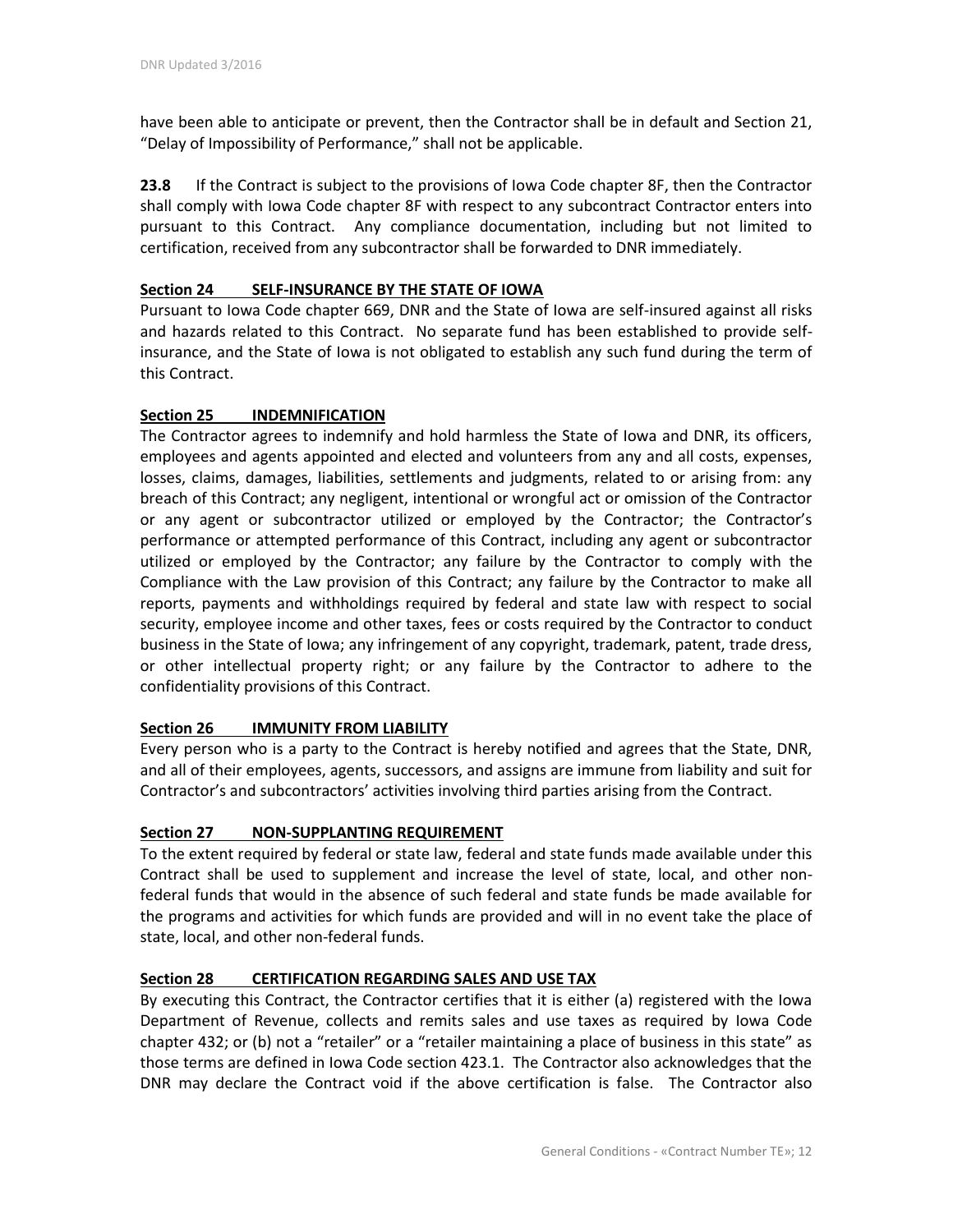understands that fraudulent certification may result in the Agency or its representatives filing action for damages for breach of contract.

#### **Section 29 TAXES**

The State is exempt from federal excise tax, and no payment will be made for any taxes levied on Contractor's employees' wages. The State is exempt from state and local sales and use taxes on the Deliverables.

#### **Section 30 NONDISCRIMINATION IN EMPLOYMENT**

The Contractor, its employees, agents, and subcontractors shall not engage in discriminatory employment practices which are forbidden by federal or state law, executive orders, and rules of the Iowa Department of Administrative Services. The Contractor, its employees, agents, and subcontractors shall comply with all applicable federal, state, and local laws, rules, ordinances, regulations, orders when performing under the Contract, including without limitation, all laws applicable to the prevention of discrimination in employment (e.g., Iowa Code chapter 216 and section 19B.7) and the use of targeted small businesses as subcontractors and suppliers. Upon the State's written request, the Contractor shall submit to the State a copy of its affirmative action plan, containing goals and time specifications, and accessibility plans and policies as required under 11 Iowa Administrative Code chapter 121.

The Contractor, its employees, agents and subcontractors shall also comply with all federal, state, and local laws, including any permitting and licensure requirements, in carrying out the work performed under this Contract.

In the event Contractor contracts with third parties for the performance of any of the Contractor obligations under this Contract, Contractor shall take such steps as necessary to ensure such third parties are bound by the terms and conditions contained in this section.

Notwithstanding anything in this Contract to the contrary, Contractor's failure to fulfill any requirement set forth in this section shall be regarded as a material breach of this Contract and the State may cancel, terminate, or suspend, in whole or in part, this Contract. The State may further declare Contractor ineligible for future state contracts in accordance with authorized procedures or the Contractor may be subject to other sanctions as provided by law or rule.

If all or a portion of the funding used to pay for the Deliverables is being provided through a grant from the Federal Government, Contractor acknowledges and agrees that pursuant to applicable federal laws, regulations, circulars and bulletins, the awarding agency of the Federal Government reserves certain rights including, without limitation a royalty-free, non-exclusive and irrevocable license to reproduce, publish or otherwise use, and to authorize others to use, for Federal Government purposes, the Deliverables developed under this Contract and the copyright in and to such Deliverables.

#### **Section 31 FEDERALLY-FUNDED AGREEMENTS**

If this Contract is funded by federal monies, then the Contractor has read and understands the provisions of Exhibit A, Additional Requirements for Federally-Funded Agreements, attached hereto and made part of this Contract by this reference, and the Contractor agrees to conform to the requirements contained therein.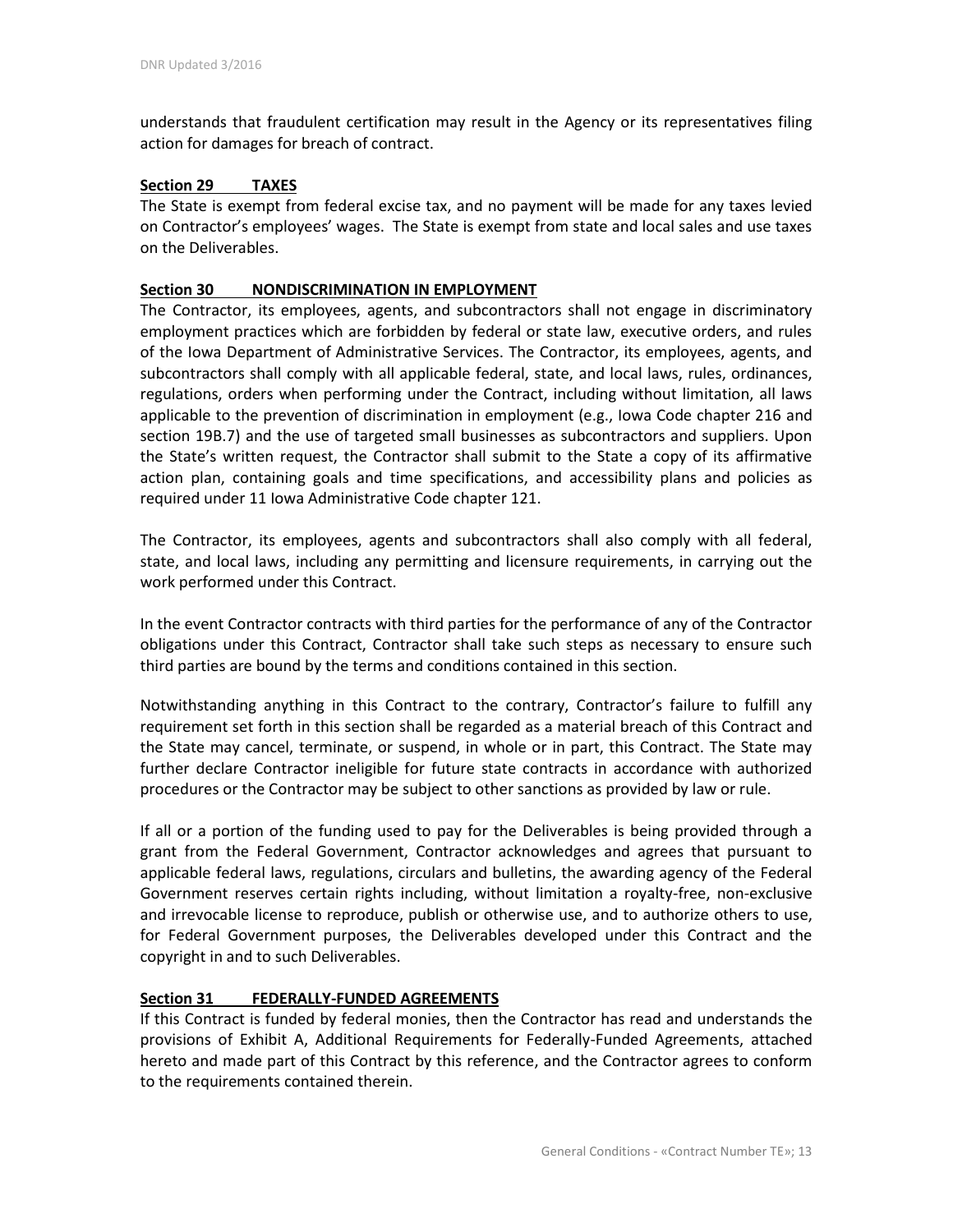## **Section 32 INSURANCE MAINTAINED BY CONTRACTOR**

The Contractor has read and understands the provisions in Exhibit B, Insurance Clause, attached hereto and made part of this Contract by this reference, and the Contractor agrees to conform to the requirements contained therein.

## **Section 33 INFORMATION TECHNOLOGY SECURITY**

The Contractor and all Contractor personnel shall comply with Iowa information technology security statutes, rules and policies. By signing this Contract, the Contractor acknowledges that the Contractor has read and understands the provisions of the information technology security policies adopted by the Iowa Department of Administrative Services (DAS), the Office of the Chief Information Officer (OCIO), and DNR in effect on the date of signing. The Contractor further agrees to read and abide by any revised DAS and DNR policies, posted on the respective agency websites, that come into effect during the term of this Contract.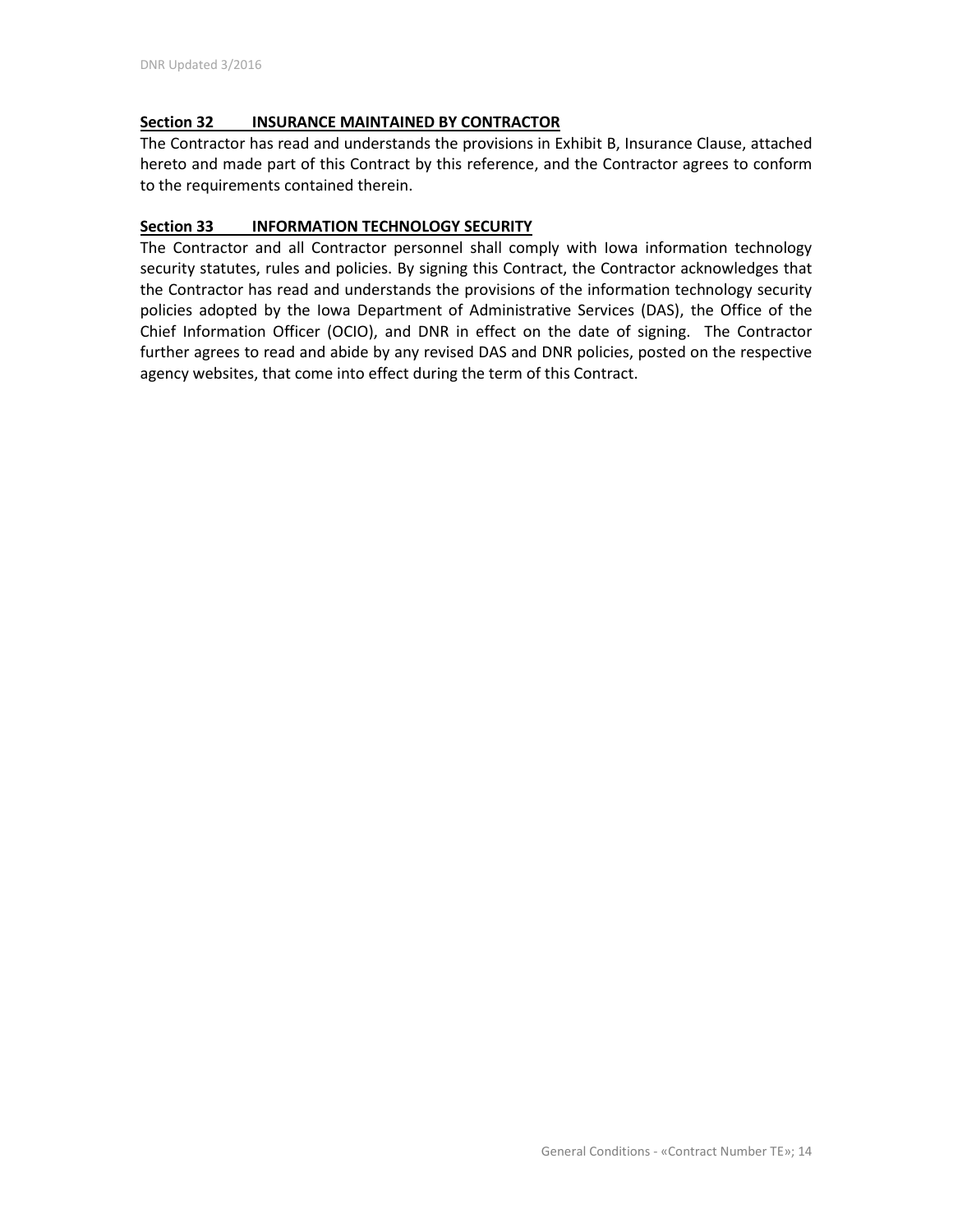# **Attachment A Additional Requirements for Federally-funded Agreements**

**B.1 Suspension and Debarment.** The Contractor certifies pursuant to 31 CFR Part 19 that neither it nor its principles are presently debarred, suspended, proposed for debarment, declared ineligible, or voluntarily excluded from participation in this Contract by any federal department or agency.

**B.2 Lobbying Restrictions.** The Contractor shall comply with all certification and disclosure requirements prescribed by 31 U.S.C. Section 1352 and any implementing regulations and shall be responsible for ensuring that any subcontractor fully complies with all certification and disclosure requirements.

**B.3 Pro-Children Act of 1994.** Public Law 103-227, also known as the Pro-Children Act of 1994 (Act), requires that smoking not be permitted in any portion of any indoor facility owned or leased or contracted for by an entity and used routinely or regularly for the provision of health, day care, early childhood development services, education or library services to children under the age of 18, if the services are funded by federal programs either directly or through state or local governments, by federal grant, contract, loan or loan guarantee. Federal programs include grants, cooperative agreements, loans or loan guarantees and contracts. The law also applies to children's services that are provided in indoor facilities that are constructed, operated or maintained with such federal funds. The law does not apply to children's services provided in private residences; portions of facilities used for inpatient drug or alcohol treatment; service providers whose sole source of applicable federal funds is Medicare or Medicaid; or facilities (other than clinics) where WIC coupons are redeemed. Failure to comply with the provisions of the law may result in the imposition of a civil monetary penalty of up to \$1,000 for each violation and/or the imposition of an administrative compliance order on the responsible party. The Contractor certifies that it will comply with the requirements of the Pro-Children Act of 1994 and will not allow smoking within any portion of any indoor facility used for the provision of services for children as defined by the Act.

**B.4 Certified Audits.** Local governments and non-profit subrecipient entities that expend \$500,000 or more in a year in federal awards (from all sources) shall have a single audit conducted for that year in accordance with the provisions of OMB Circular A-133 "Audit of States, Local Governments, and Non-Profit Organizations." A copy of the final audit report shall be submitted to DNR if either the schedule of findings and questioned costs or the summary schedule of prior audit findings includes any audit findings related to federal awards provided by DNR. If an audit report is not required to be submitted per the criteria above, the subrecipient must provide written notification to DNR that the audit was conducted in accordance with Government Auditing Standards and that neither the schedule of findings and questioned costs nor the summary schedule of prior audit findings includes any audit findings related to federal awards provided by the DNR. See A-133 Section 21 for a discussion of subrecipient versus vendor relationships.

**B.5 Drug Free Work Place.** The Contractor shall provide a drug free workplace in accordance with the Drug Free Workplace Act of 1988 and all applicable regulations.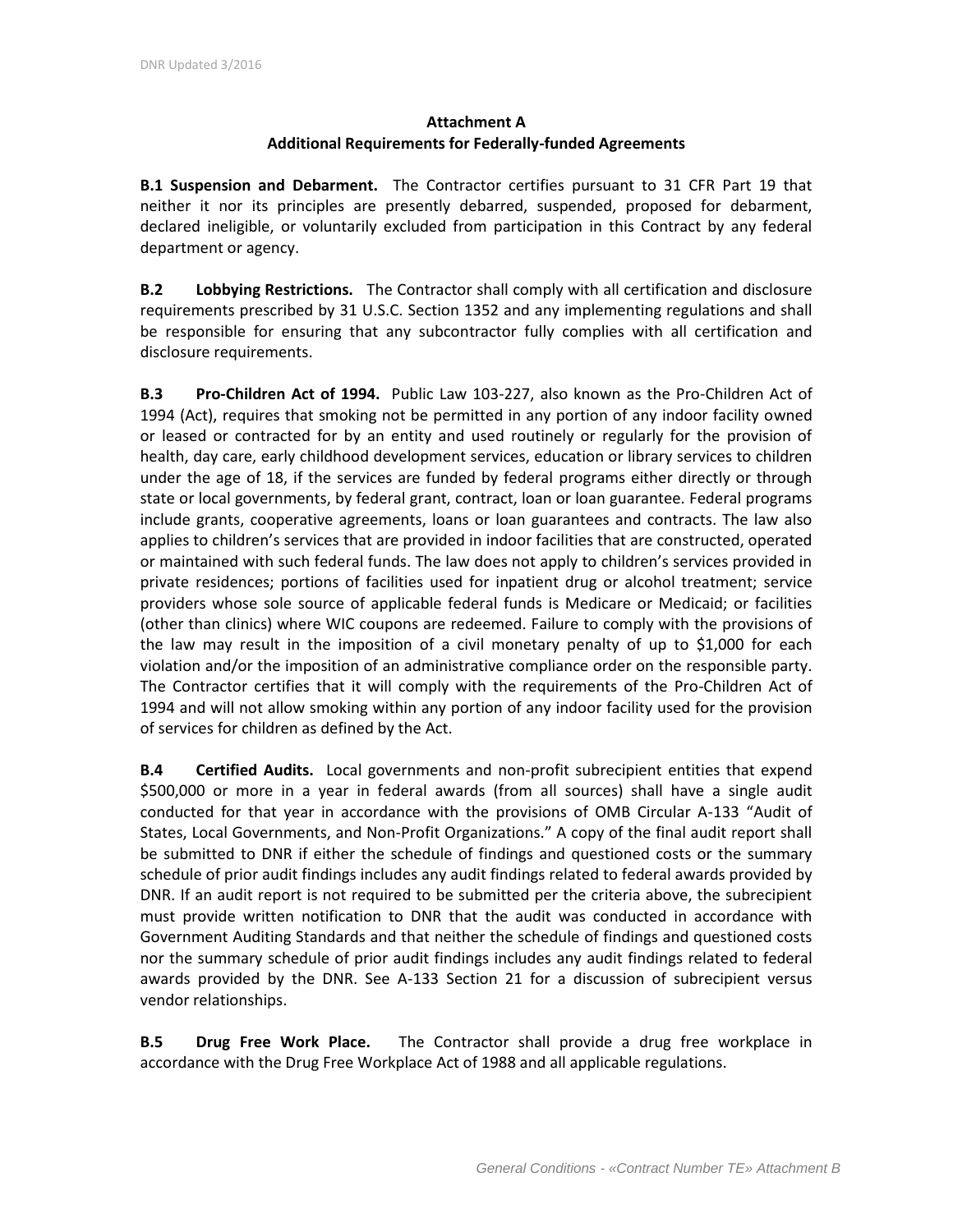# **Attachment B Insurance Clause**

**C.1 Insurance Policies.** Contractor shall maintain in full force and effect, with insurance companies of recognized responsibility, at its expense, insurance covering its work of the type and in amounts required by this Contract, including any extensions and renewals. Contractor's insurance shall, among other things, be occurrence based and shall insure against loss or damage resulting from or related to the Contractor's performance of this Contract regardless of the date the claim is filed or expiration of the policy. The State of Iowa and DNR shall be named as additional insureds or loss payees, or the Contractor shall obtain an endorsement to the same effect, as applicable.

Unless otherwise requested by DNR, Contractor shall, at its sole cost, cause to be issued and maintained in effect during the entire term of this Contract not less than the insurance coverage's set forth below each naming DNR and the State of Iowa as an additional insured or loss payee, as applicable:

| <b>Type of Insurance</b><br>C.2                                                       |                                         |               |
|---------------------------------------------------------------------------------------|-----------------------------------------|---------------|
| <b>Type of Insurance</b>                                                              | <b>LIMIT</b>                            | <b>AMOUNT</b> |
| General Liability (including contractual liability) written<br>on an occurrence basis | <b>General Aggregate</b><br>Prod./Comp. | SAmount       |
|                                                                                       | Aggregate                               | \$ Amount     |
|                                                                                       | Personal injury                         | \$ Amount     |
|                                                                                       | Each Occurrence                         | \$ Amount     |
| <b>Property Damage</b>                                                                | Each Occurrence                         | \$ Amount     |
|                                                                                       | Aggregate                               | \$ Amount     |
| Workers Compensation and Employer Liability                                           | As Required by Iowa                     |               |
|                                                                                       | law                                     |               |

**C.3 Professional Liability Insurance.** Contractor shall procure and maintain a professional liability insurance policy that is specific to the project that is the subject of this Contract. The insurance shall provide Contract Amount in coverage and a three-year extended discovery period following completion of the term of this Contract.

**C.4 Claims Provision.** All insurance policies required by this Contract must provide coverage for all claims arising from activities occurring during the term of the policy regardless of the date the claim is filed or expiration of the policy.

**C.5 Certificates of Coverage.** All insurance policies required by this Contract shall remain in full force and effect during the entire term of this Contract and any extensions or renewals thereof and shall not be canceled or amended except with the advance written approval of DNR. The Contractor shall submit certificates of the insurance, which indicate coverage and notice provisions as required by this Contract, to DNR within 10 days of the date DNR enters into this Contract. The certificates shall be subject to approval by DNR. The insurer shall state in the certificate that no cancellation of the insurance will be made without at least thirty (30) days prior written notice to DNR. Approval of the insurance certificates by DNR shall not relieve the Contractor of any obligation under this Contract.